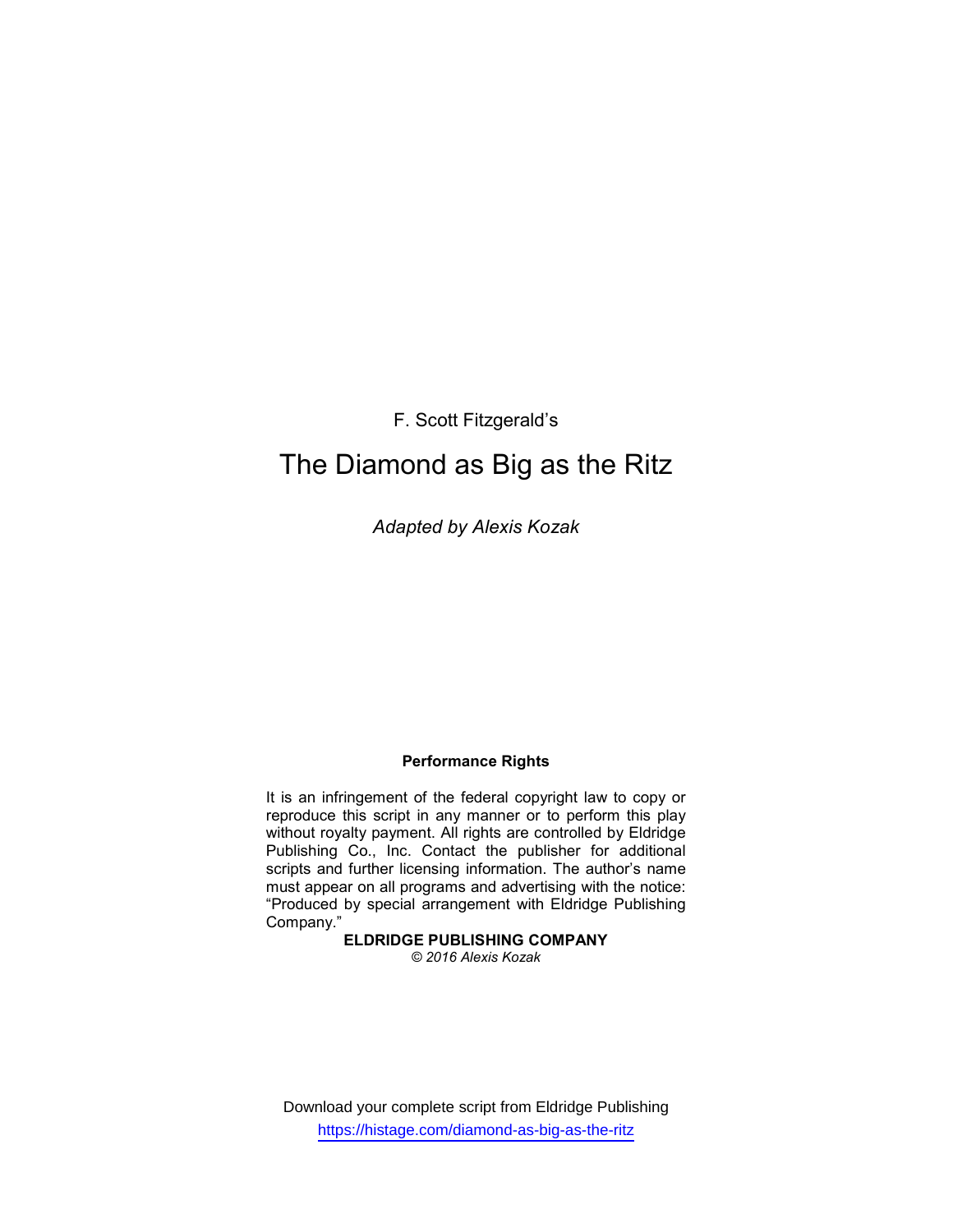The Diamond as Big as the Ritz  $-2-$ 

#### DEDICATION

To Barbara and Yiorgos, to Eliza, to the original cast and crew, and to F. Scott Fitzgerald. This is for you, old chap.

#### STORY OF THE PLAY

John Unger, a studious and innocent young man, has been invited by his fellow prep school student Percy Washington to summer at his family's opulent estate hidden in the Montana mountains. John readily accepts. There he meets Percy's parents, sister Jasmine, and sister Kismine – with whom he quickly falls in love. But as he and Kismine begin to make plans for the future, John discovers the source of the family's wealth is a secret many have died for. Will he survive the summer? Full evening.

#### ORIGINAL PRODUCTION

THE DIAMOND AS BIG AS THE RITZ received its world premiere at Southside Theatre in Middletown, New Jersey, opening on November 20, 2014. It was directed and designed by Alexis Kozak; the costume design was by Jacqui Mazza and Laura Mazza; the lighting design was by Vici Saunders; the sound design was by Jacob Smith and Alexis Kozak; the production stage manager was Marissa Colvin; the assistant stage manager was Bella Hartman; the assistant director was Vici Saunders. The cast was as follows:

| וט מסטוסנמות שווטטנטו אימט אוטו טמעוועטוט. דווט טמטנ אימט מט וטווע |  |
|--------------------------------------------------------------------|--|
|                                                                    |  |
|                                                                    |  |
|                                                                    |  |
|                                                                    |  |
|                                                                    |  |
|                                                                    |  |
|                                                                    |  |
| HOOK/AVIATOR ONE /ENSEMBLENick Mitwasi                             |  |
| TUCK/AVIATOR TWO/ENSEMBLERicardo Davis                             |  |
| CRITCHTICHIELLO/AVIATOR THREE/ENSEMBLEJon Ahl                      |  |
| VONA/AVIATOR FOUR and MAN/ENSEMBLE Paulina Homiak                  |  |
|                                                                    |  |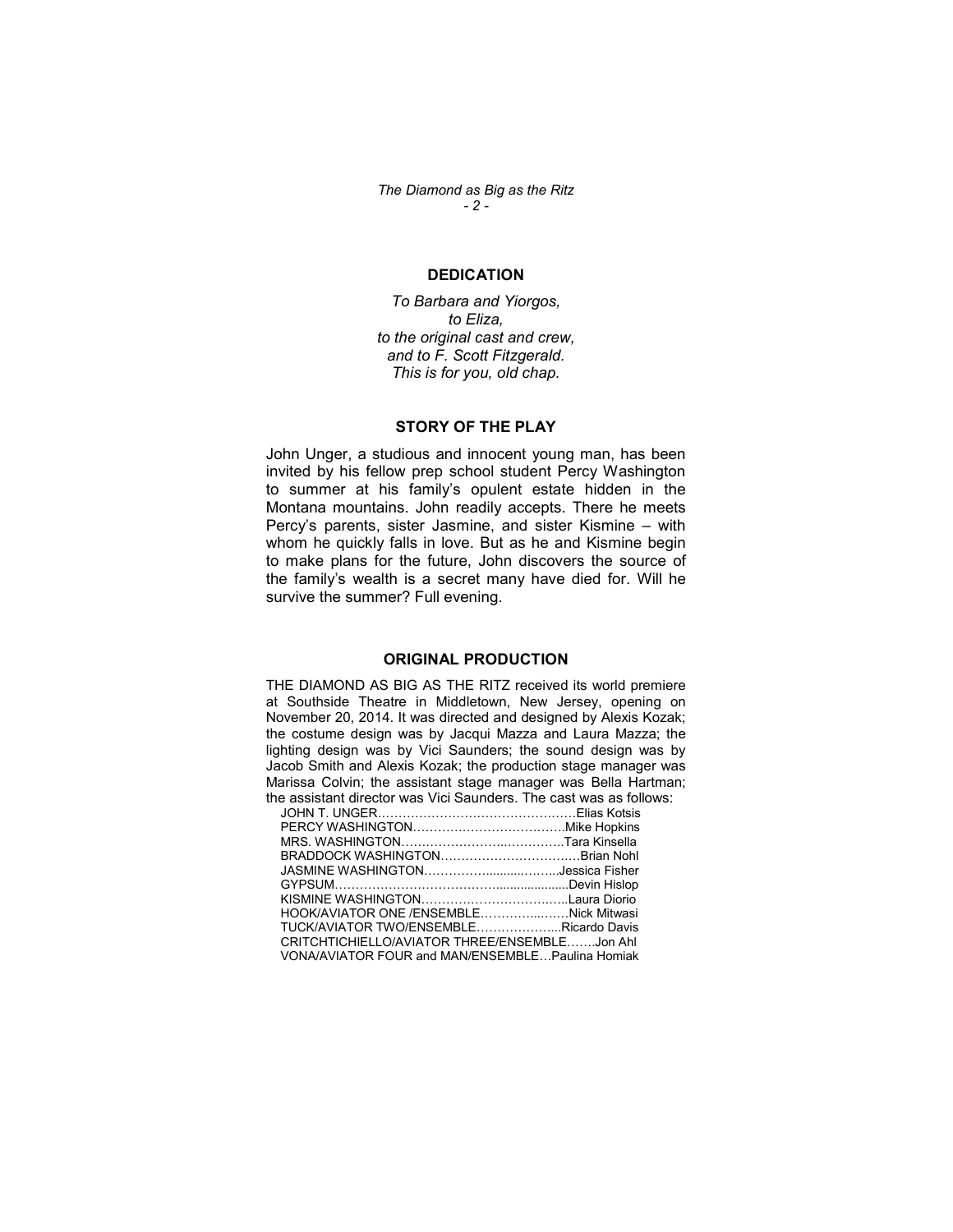The Diamond as Big as the Ritz - 3 -

## CAST OF CHARACTERS

(7 m, 4 w, 4 flexible; doubling possible)

JOHN T. UNGER (m): Young adult, prep school boy.

PERCY WASHINGTON (m): Young adult, prep school boy.

MRS. WASHINGTON (f): Middle aged, Percy's mother.

BRADDOCK WASHINGTON (m): Middle aged, Percy's father.

JASMINE WASHINGTON (f): Young adult, Percy's sister.

GYPSUM (m): Adult, a slave.

KISMINE WASHINGTON (f): Young adult, Percy's sister.

ENSEMBLE

TUCK (m): Tuckerton Rogers. Young adult, prep school boy.

HOOK (m): Brandehook Hall. Young adult, prep school boy.

VONA (f): Young adult, waitress.

CRITCHTICHIELLO (m): Adult, Italian aviator.

AVIATORS 1-4 (flex): Prisoners on the property.

Suggested doubling: Tuck, Hook, Vona, and Crichtichiello can all play Aviators.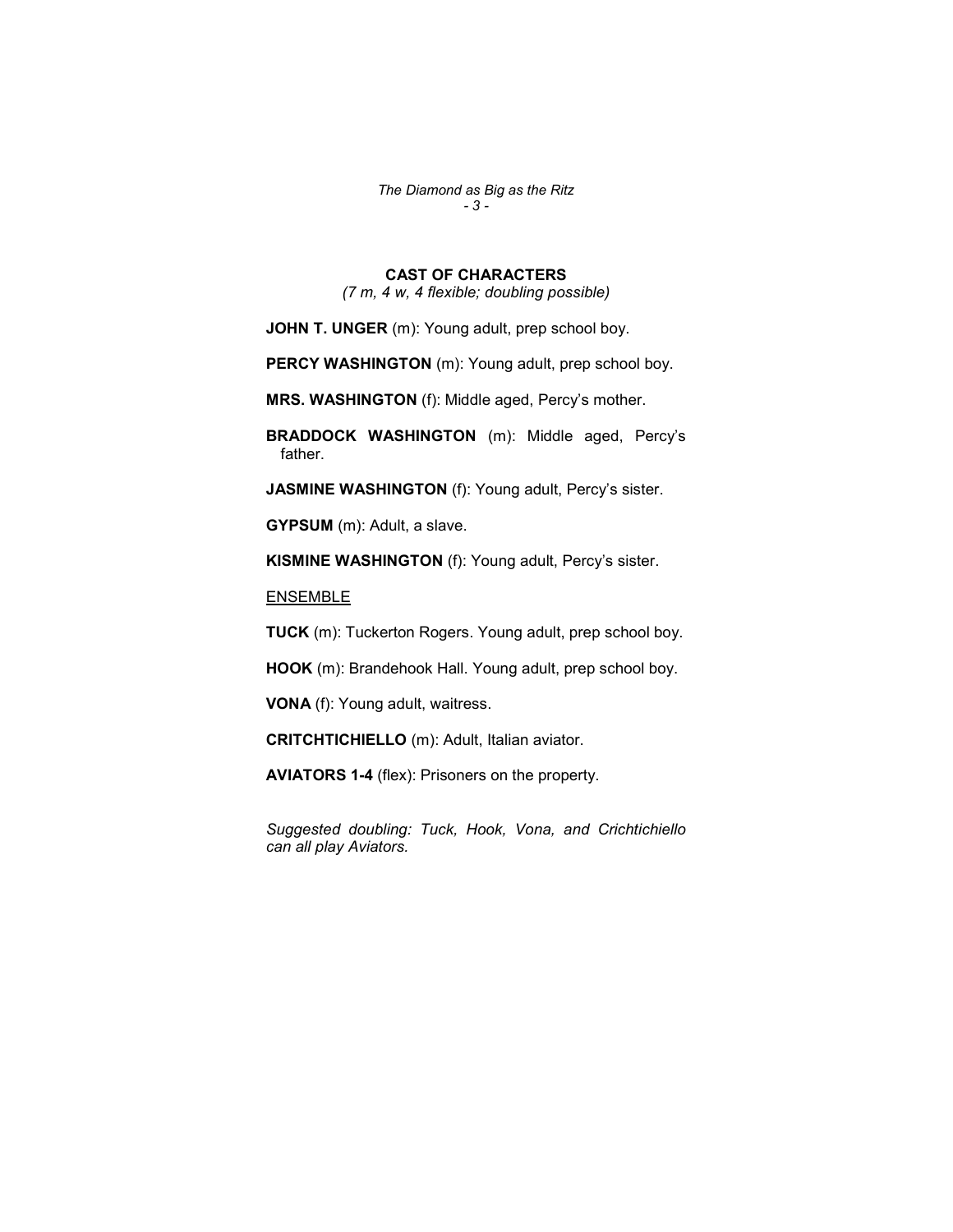#### **Setting**

Early 1920s. Scene 1 takes place in a diner. The rest of the play takes place at a hidden, opulent estate in the Montana mountains. There is a large, overbearing mountain whose presence can be felt throughout the rest of the set, a dining room, a lavish bedroom and its sitting room, a richly decorated living room, the grounds of a sprawling estate, and a golf course.

In the original production, the pit for the Aviators in Scene 5 was suggested by having them enter in a blackout and lie down in the orchestra pit until their entrance. In Act II, the dining room set was switched out for the living room set during intermission, and the scene in Kismine's room—which is brief—was played on a slightly elevated platform directly behind John's bedroom. The first and the last scenes of the play were performed on side stages, with the main curtain closed, to give a sense of their separateness and distance from the world of the Washington estate. During scene changes, the sound designer alternated between ambient sound and ominous music to sustain the mood of the play.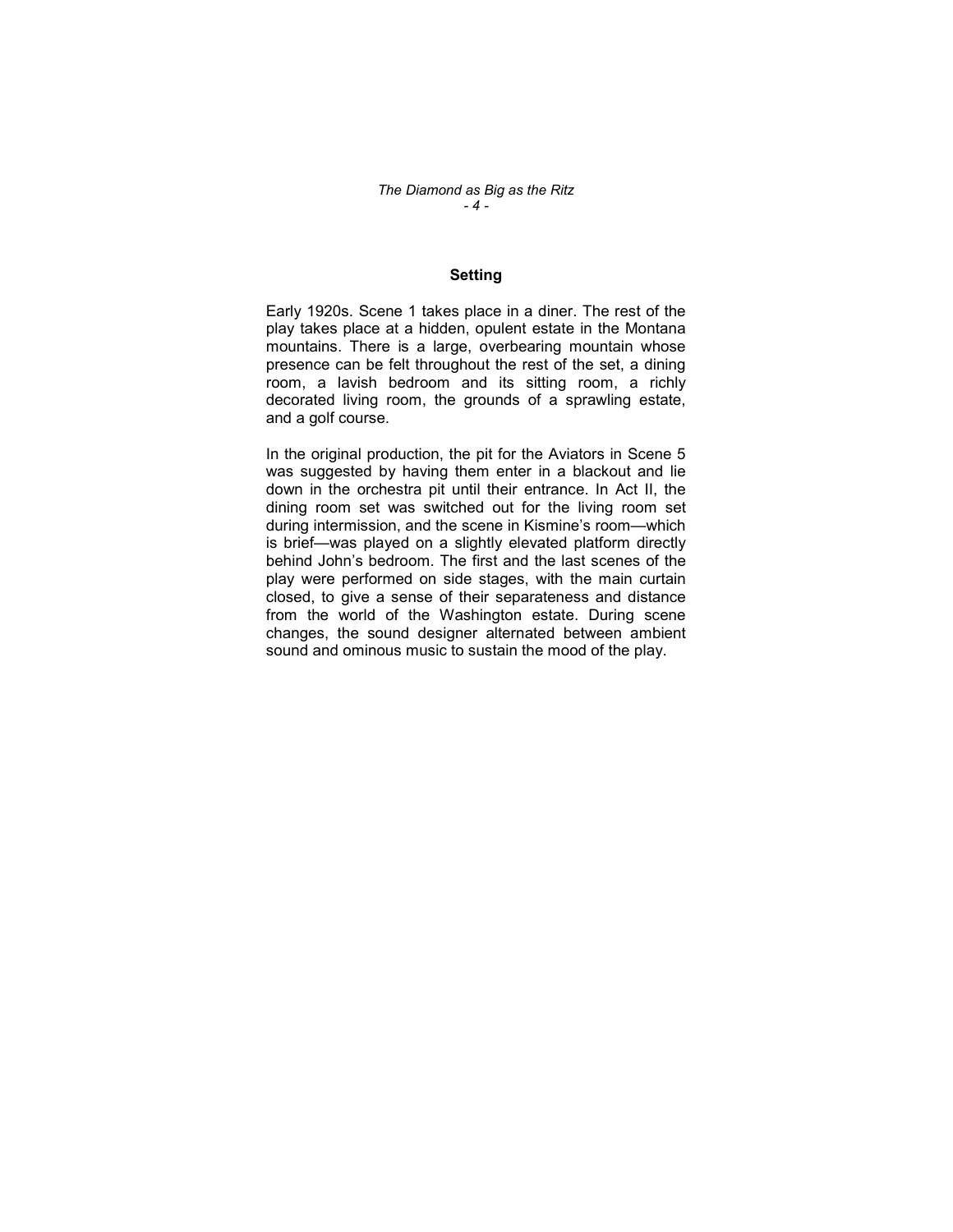### ACT I: THE APPRAISAL Scene 1

(In the darkness, period MUSIC plays. LIGHTS up on a diner. JOHN T. UNGER, PERCY WASHINGTON, TUCKERTON "TUCK" ROGERS, AND BRANDEHOOK "HOOK" HALL sit at a booth.)

HOOK: The girls in Boston are real sweet to you.

TUCK: Like lollipops.

HOOK: Each one prettier than the next.

PERCY: While you're in Boston trying to get your hands on some lollipops, John here has been putting us to shame in our orals.

**TUCK:** What's wrong with a girlfriend or two?

JOHN: I came here to go to school, not to find a girlfriend. HOOK: Aww. Hear that?

**TUCK:** Don't we know it. Took us two years to get you out to a meal with us.

HOOK: So, where you from, Unger?

JOHN: Hades.

TUCK: "Hades." Kentucky, isn't it?

HOOK: No, no. Tennessee?

JOHN: Alabama, actually. Small town on the Mississippi.

TUCK: Shoot! The last fellow they let in from down there was Browser. On account of his father donated a library.

HOOK: Hades. Isn't Louis what's-his-name from there? TUCK: Who?

HOOK: Affer? Uffer?

TUCK: Iffer.

HOOK: Last name Iffer, first name Louis. Figure you know a guy by that name, came through school a number of years back.

TUCK: Two years back, I think.

HOOK: Either he came from Hades, or he was going to Hell. I can't remember which.

**TUCK:** We just figured that being from Hades, you'd know Louis Iffer.

**JOHN:** You guys are pulling my leg.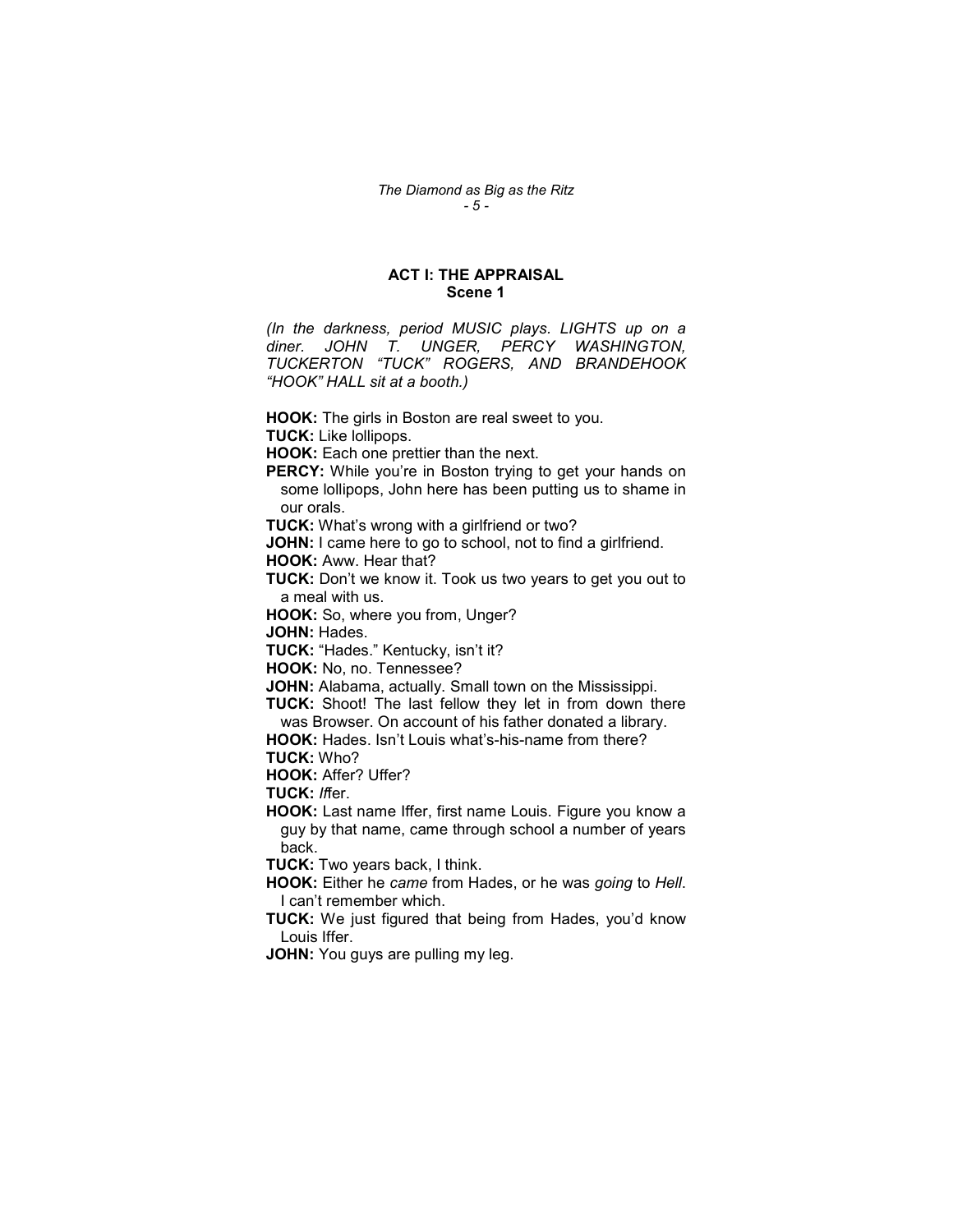**TUCK:** You make it easy to pull. JOHN: You heard the one about the church with the broken steeple? TUCK: No. JOHN: Doesn't ring a bell. HOOK: No. PERCY: That was the punchline, Hook. You are dense. Haha. I like you, John T. Unger from Hades. I don't care what they say about you. How do you like New England? JOHN: Cold. TUCK: Colder than Hades? JOHN: Pretty much anything is. **TUCK:** We're headed off for a little R & R tomorrow, before summer break. HOOK: Eight a.m. tee time. Any chance you hit the little white ball into the little white cup? JOHN: On occasion. HOOK: "On occasion." **TUCK:** You should join us. JOHN: I expect I wouldn't be much fun. TUCK: And why's that? JOHN: I'm better ironing a shirt than with a nine iron. TUCK: At least you know they're not the same thing. I can work with that. HOOK: I bet you he's a shark. JOHN: Me? HOOK: A real shark. Look at that face. All mama's milk. Wouldn't touch a vice with someone else's ten-foot barge pole. **TUCK:** You a gambling man? JOHN: I've played a little cards. TUCK: Cards, huh? HOOK: I bet you he's a card sharp, too. Ten to one he's beating us aces over jacks every time. JOHN: I don't know about all that. TUCK: Friendly wager? JOHN: What is it? TUCK: For a free meal. JOHN: What's the catch?